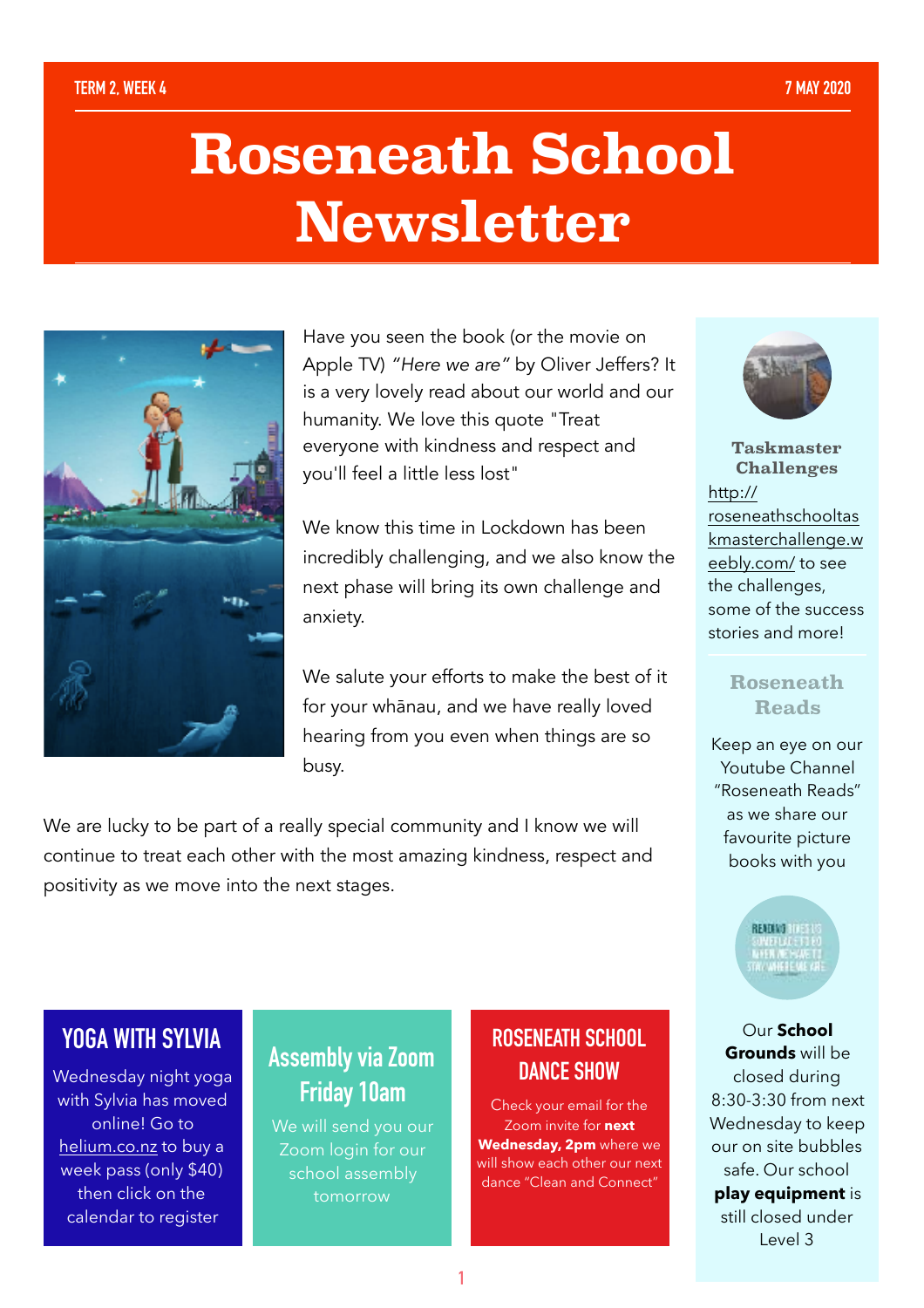# **Planning ahead: Moving to Level 2 and beyond**

Like the rest of the country, we were listening this afternoon to what learning and life will look like at Level 2. You can read the information at [https://covid19.govt.nz/alert-system/alert](https://covid19.govt.nz/alert-system/alert-level-2/)[level-2/](https://covid19.govt.nz/alert-system/alert-level-2/) It is important to note that schools will reopen on the Monday after an announcement that we are moving to Level 2- so if this is announced next week, school will reopen on Monday the 18th May at the earliest. You might have also noticed that the Prime Minister signalled the possibility of a gradual/staggered move into Level 2 if necessary.

I am expecting that the Ministry of Education will send us some specific information for schools over the next few days, and we hope to be able to get some 'Roseneath School' information out to you early next week so that you can make decisions and plan the right thing for your family.

Once we are able to share more detailed information with you, we will also send out a survey to find out what your plans are for your children for Level 2 so that we can plan for the staff we need to have onsite

As a staff, we have been doing some reading and thinking about how to support your children's wellbeing when they return, knowing that their lives have been very different from the 'norm' and also that school might still be different from usual. We are thinking about the routines and activities that we can still do that help us feel connected and safe, and to feel happy at school.

### '**Awhi at Home' Facebook Page**

The Ministry is partnering with other organisations, including Connect and Co, IHC and Explore, and parents, to support and provide input into a new Facebook page: Awhi at home [https://www.facebook.com/](https://www.facebook.com/awhiathome/) [awhiathome/](https://www.facebook.com/awhiathome/)

assisting parents and whānau of children aged 0 -11 with disabilities and learning support needs during the Covid 19 period.

The Facebook page aims to strengthen parents' ability to cope through providing parenting strategies and tips, links to useful resources, Covid information, and connections to individualised support. Unique content is increasingly being developed for the site in addition to links to other materials.

# **SCHOOL DEVICES AND EXTRA LEARNING SUPPORT**

If you find that your child needs a device to access their learning, please email me and we will courier one to you. We know lots of you have been sharing one family device around all of the worker bees in your beehive! As you know there are lots of delays with couriers at the moment, but we will try and get them to you as soon as we can. Please also get in touch with your child's teacher if there is anything we can do to support your child to connect with their home learning programme.

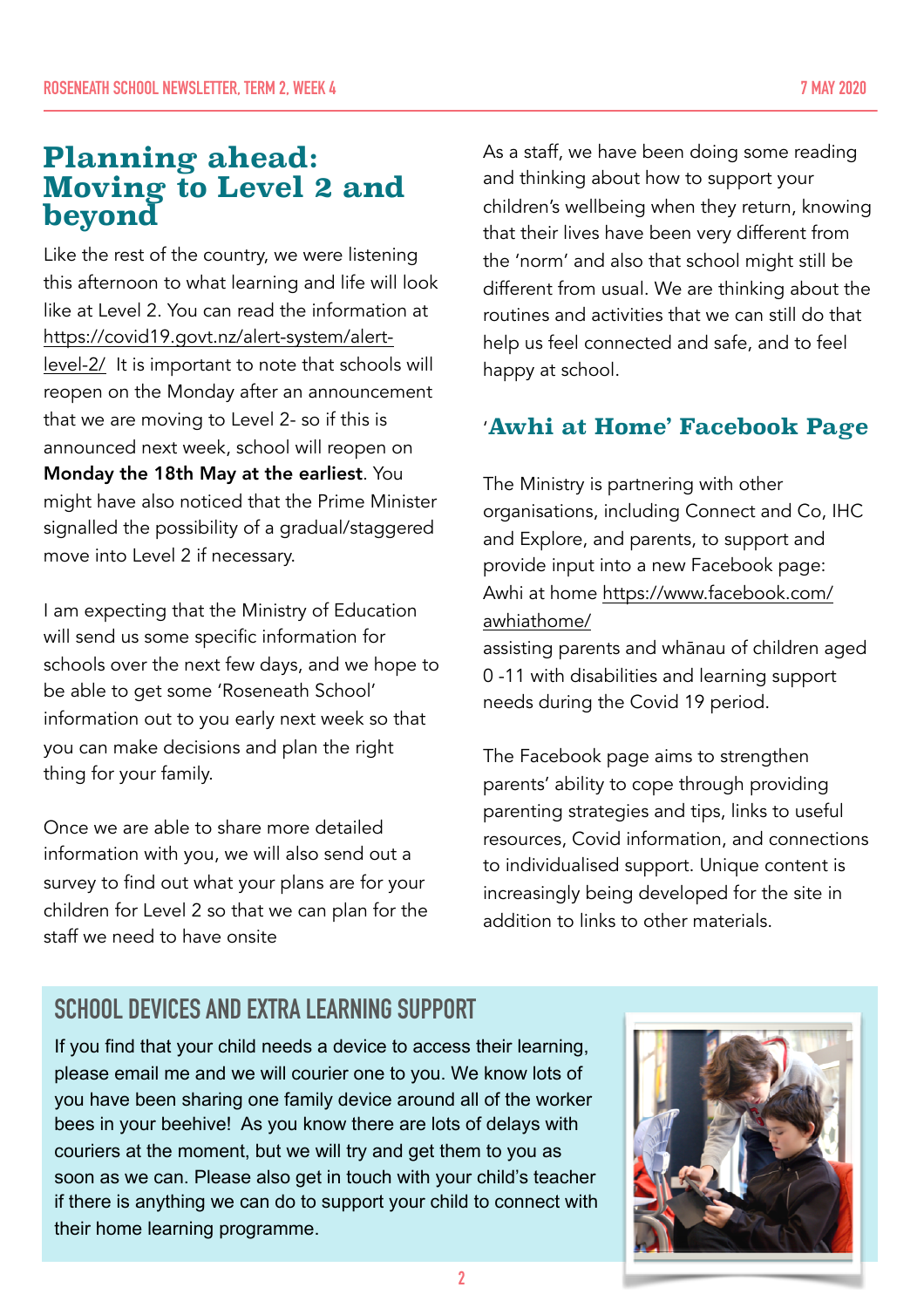#### Preparing to Return to School

We are really looking forward to a time when we can see you all again!

Before school reopens, we will try and tell you as much as we can so that you can talk about it with your children- in particular the things that will be different for the time being.

I also encourage you to get in touch with us- let us know anything that you think we need to be aware of, to support your children and their return to school. For some children, they might slide back in smoothly like they never left, and for others their return might be a little more rocky- that's very understandable, and we will do our best to smooth the journey as much as we can.

Here are some ideas we had in last week's newsletter that you might consider for your family to help get ready for being back at school.

Over the next week or so, you might:

• Start winding up into a schedule that is a bit closer to the school day (I know we've been having quite loose bedtimes at our house so I will be trying to get a bit tighter on that!)

- Start talking about/practising the usual 'getting to school' morning routine so your child gets back into the habit of all those morning tasks in a timeframe.
- Do a pre-return check for headlice! Your pharmacy will have a range of treatment options for you
- Consider if your child needs to have time to practise some school specific things- like managing their drink bottle and packed lunch. You might talk through their current lunch preferences so you have the pantry supplies you need for the first week back.
- Start talking about the classmates and friends your child is looking forward to seeing again. You might like to get in touch with those families if you haven't over the lockdown time- reconnecting will help our children feel less anxious about coming back to school. If you don't have their direct contact details we can be your messenger! Just email me and I can forward it on.
- Answer the questions your child has about returning to school and what the new normal will be like- we might not know the answers yet, but feel free to email me if your child has specific wonderings and I can make sure we cover it.

#### Staying Safe Online

At school we are able to monitor emails and content. The content filtering provided by the MoE's Network for Learning blocks inappropriate material and other internet threats, but is only available while using the school's network and will not extend to home or offsite internet connections. The Ministry of Education has organised some free web filtering for keeping your families safe online from home. Check out [www.switchonsafety.co.nz](http://www.switchonsafety.co.nz)

For more advice on web safety - please visit [https://www.netsafe.org.nz/advice/staying-safe/](https://www.netsafe.org.nz/advice/staying-safe/?fbclid=IwAR30qA8f7w3w5xDgFYm_-WGnBbLFCOZiN0qcirPjlqumjFweZlytq4iznXo)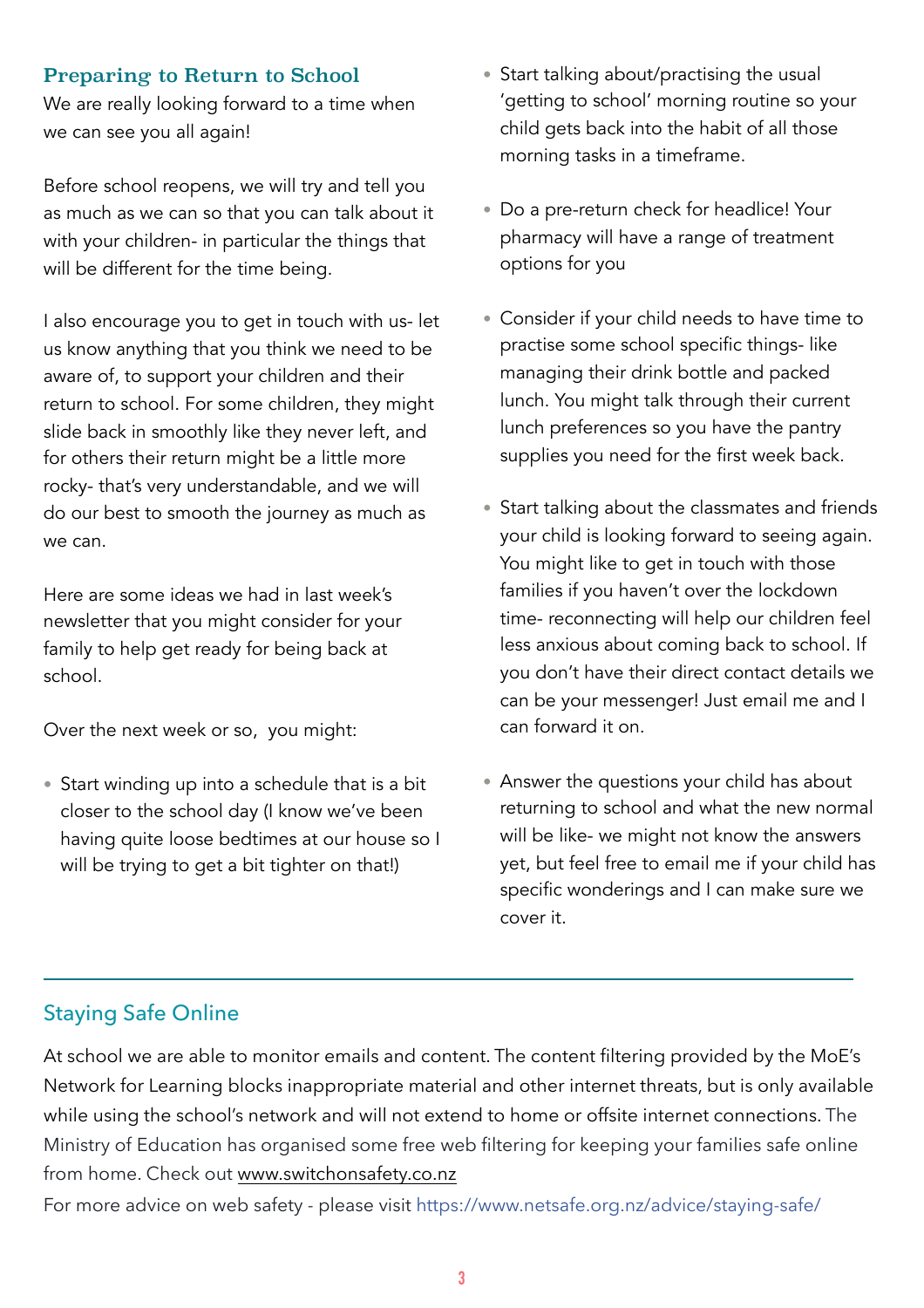#### A note from our Roseneath School Friends:

Kia ora Roseneath Whānau As we work our way back to level 3 (and hoping that we can move to level 2 soon afterwards) we know that plenty of us will be getting our businesses up and running again. Friends would like to put together a database of businesses so we can help support our school community by shopping locally.

We have attached our Shop Local list to this email, and we are keen to add more businesses to the list! Please send us your business name and a link to your website or business details and we'll publish the new list soon. kate.harrison@roseneath.school.nz

We've also had a few families contact us to see if they can help families in the community that are struggling. While we collectively can't offer help by cooking or baking at this level, the fundraising team can certainly direct financial donations to whānau who we know need specific items at this time. Please email kate.harrison@roseneath.school.nz if you'd like to help.

**English, Mathematics and Science Competitions**

Once again the University of Canterbury is delighted to offer the Great Kiwi English, Mathematics and Science competitions for Primary, Intermediate and Secondary schools. The Kiwi competitions are written by New Zealand teachers for New Zealand students and are based on the New Zealand Curriculum. The online competitions will be run in the last 3 weeks of Term 2 and the first week of Term 3.

All participating students will be awarded a certificate and prizes will be awarded to top students in each year group. The cost for a student to participate is \$9.00 per competition entered.

If your child is in Year 5-8 and you would like them to take part in this competition please email Mrs Foote on jenny@roseneath.school.nz with your details by Monday 11 May and make online payments to the school account- Joanne has details if you need them. We won't be able to accept late entries.

Kia Kaha Roseneath!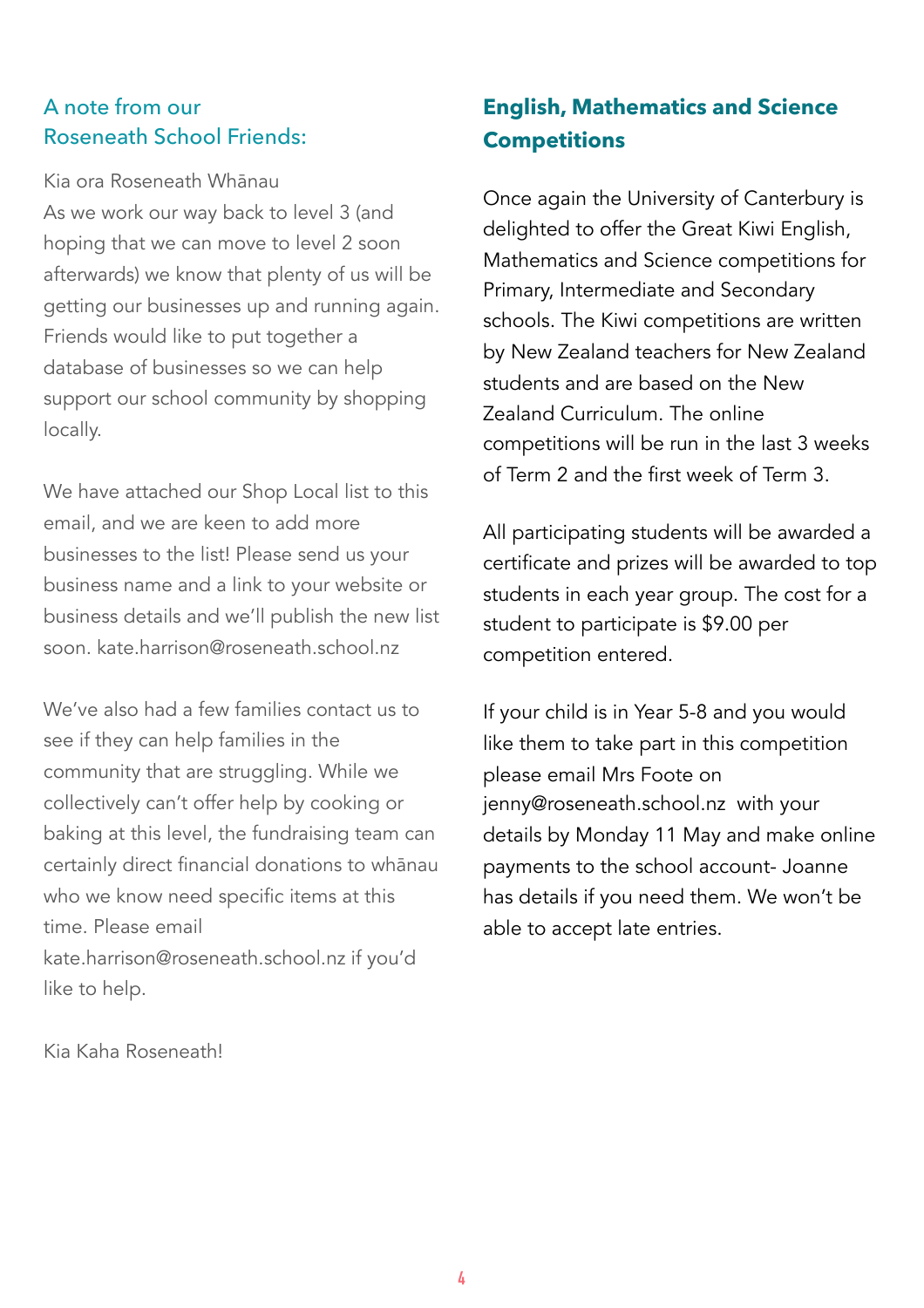## Assembly Tomorrow: Friday 10am via Zoom

Assembly Tomorrow: Friday 10am on Zoom

We will host our Zoom assembly tomorrow at 10am. We will send the invite link and password and programme via email. We ask that this assembly is just for our Roseneath School family bubbles (please don't share the link to wider friends and families outside of our community). If parents are working away from home we do have some space for more device connections- so feel free to connect in from wherever you are if you have time!

We will start with the karakia, and some singing, celebrate some of the home learning and life you have experienced so far. We will have a bit of a fun quiz at assembly this week- so have a piece of paper and a pencil handy.

It will be lovely to see you on screen if you can make it!

Following our Assembly, we will be holding a student council meeting via Zoom: we will email the invite to parents of our student councillors separately

# The Wonder of Dance

We loved sharing our "Fall in Love with Learning" dance with each other yesterday afternoon!



The next dance we will share together next week is the "Clean and Connect" Song.

You can sign up for the whole suite of 'danceat-home' lessons and activities here for free:

#### [https://dancecurriculum.mykajabi.com/offers/](https://dancecurriculum.mykajabi.com/offers/v75soVss) [v75soVss](https://dancecurriculum.mykajabi.com/offers/v75soVss)

(The Clean and Connect song is Day Three)

You can also download the 'KAJABI' app from the Apple Store or Google Play to access your videos easily from your phone.

We will have a whole school Zoom dance show next Wednesday at 2pm where we can show our moves! (We will include the Zoom invite for that in our newsletter email, so please get in touch if you don't receive it)

Stay safe, stay kind, and see you soon! Ngā manaakitanga Adelle and the Roseneath Team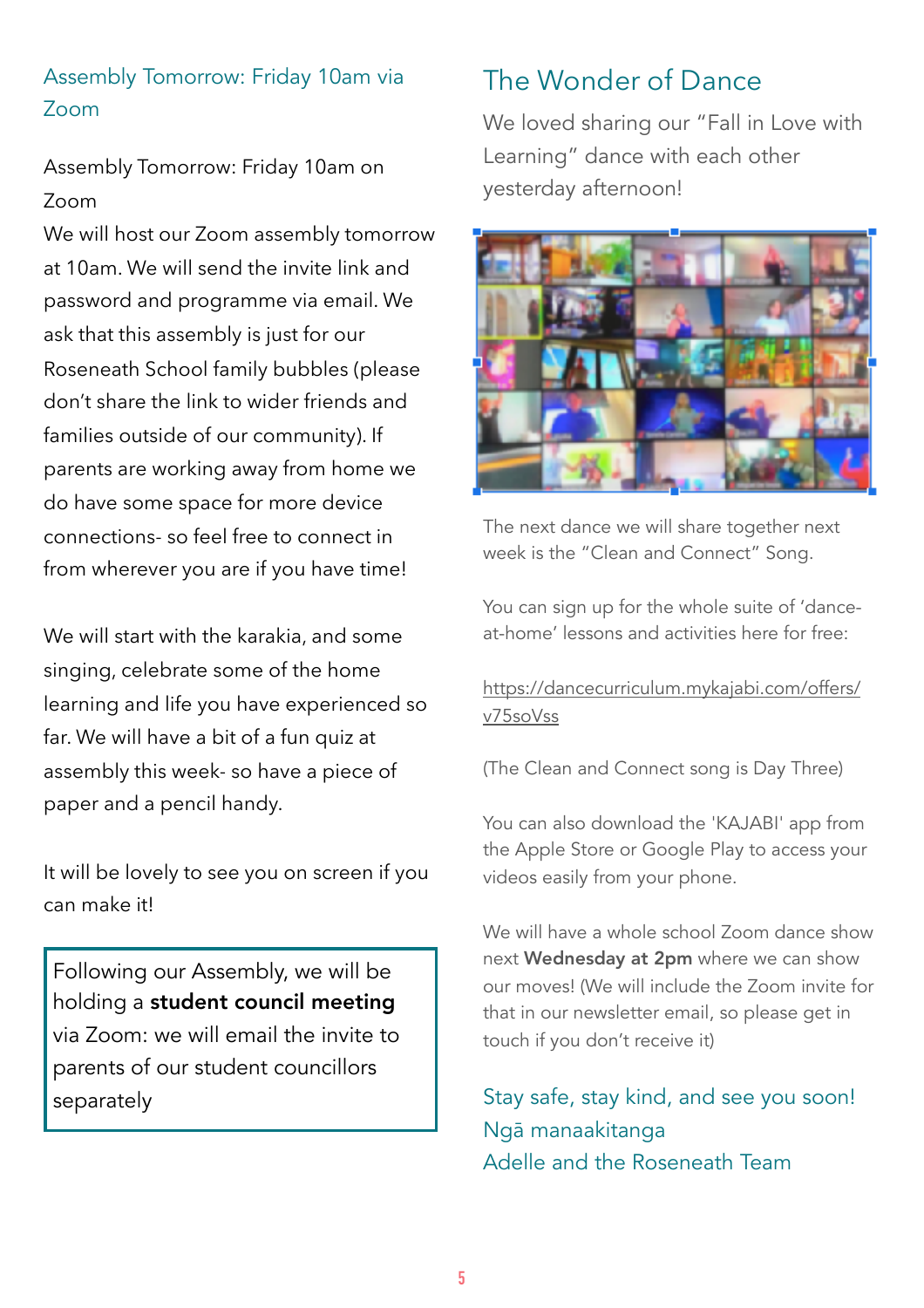# After School Care Business **Opportunity**

Our fabulous Miss Pyar has coordinated our After School Care programme for over 12 years. She is taking a wellearned break, and this means we have an opportunity for someone to create a new After School care business at Roseneath School from next term. Might you know the perfect person who would love this opportunity? We have this advertised on our Roseneath School Facebook page- thank you for sharing this on our behalf!

Please see the attached flyer for more information and please get in touch! We would love to hear from you.

Contact kate.harrison@roseneath.school.nz for more information



# **ROSENEATH SCHOOI BUSINESS OPPORTINITY**

#### **After School Care Business Opportunity**

An opportunity has arisen for a working owner to create a new onsite After School Care business at Roseneath School. That person will align with our school values to preate an inspiring space for children to thrive after school.



Queries and expressions of interest welcome! Please get in touch. shortenik memeli selamban

**Final submissions** due by 12<sup>th</sup> June Please contact Kabs for detailed business information.

We are kind and respectful, curious. and creative, we strive in our learning, we believe in ourselves!

Start: Torm 3 Open hours: 3-6pm Ages: 5-12yr

**Get creative! Design** a program that is fun, culturally diverse, safe, creative and inspiring.